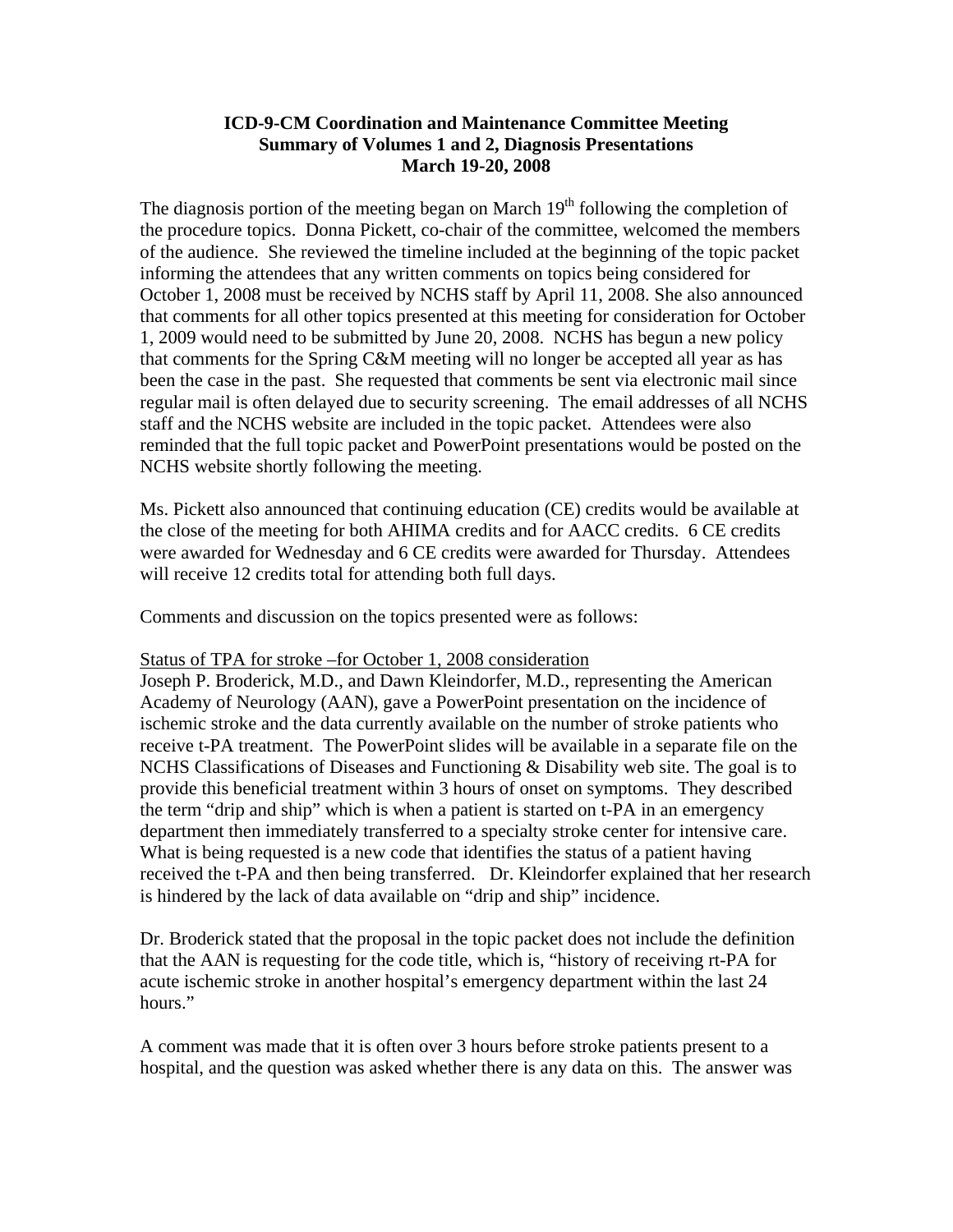given that about 80 percent do not arrive quickly enough for treatment with tPA, and ultimately only about 8% are actually eligible.

A physician representing the stroke center at Johns Hopkins University Medical Center as well as the Maryland Stroke Alliance strongly supported the proposal. He assured the audience that documentation in the medical record at specialty stroke centers is required to be very detailed and would provide the information necessary to assign this new code. He noted that it was extremely important to have this data, and that it would help to make decisions.

A question was raised as to whether patients are transferred while receiving tPA, or afterward. The answer given was that either can occur, although usually giving tPA will be completed before transfer. It was noted that sometimes tPA does not work, and other treatments may be tried at a stroke center.

Several members of the audience expressed concern at the length and specificity of the code title proposed. There was support expressed for using the full definition in the code. It was also stated that the code should be broad enough to allow its use for t-PA treatment for other conditions as well, such as acute MI. There was a response that the neurologists would prefer to have a specific code that would enable unique identification of cases being treated for stroke. A comment was made that a specific definition is needed.

There was also concern expressed about the 24 hour timeframe, and how it was defined. There was a comment that this could be better handled as an aftercare code. The possibility was also raised of using a procedure code for tracking these cases.

## **The audience was reminded that this topic is being considered for implementation this October; comments are needed by April 11.**

## Other venous embolism and thrombosis

Patrick Romano, M.D., representing the Agency for Healthcare Research and Quality (AHRQ) gave a PowerPoint presentation on coding of venous embolism and thrombosis. He explained that the current ICD-9-CM codes are outdated from a terminology standpoint and that phlebitis is no longer considered an important component of thrombosis.

He also explained that it would be very helpful to be able to distinguish between patients who are being treated for an acute embolic or thrombotic event, and those who are on anticoagulation therapy for an extended period during what he described as the subacute or chronic period of treatment, which is generally 3 to 6 months. There is also a third category of patients who are at high risk for future clots and so are maintained on anticoagulants for a life time. At this time it is not possible to distinguish cases that resolved in the more distant past from cases still on treatment. He noted that the  $5<sup>th</sup>$  digits for acute MI in the ICD-9-CM allow for the classification of initial versus subsequent episode of care, which is similar to the concept he is interested in capturing for embolism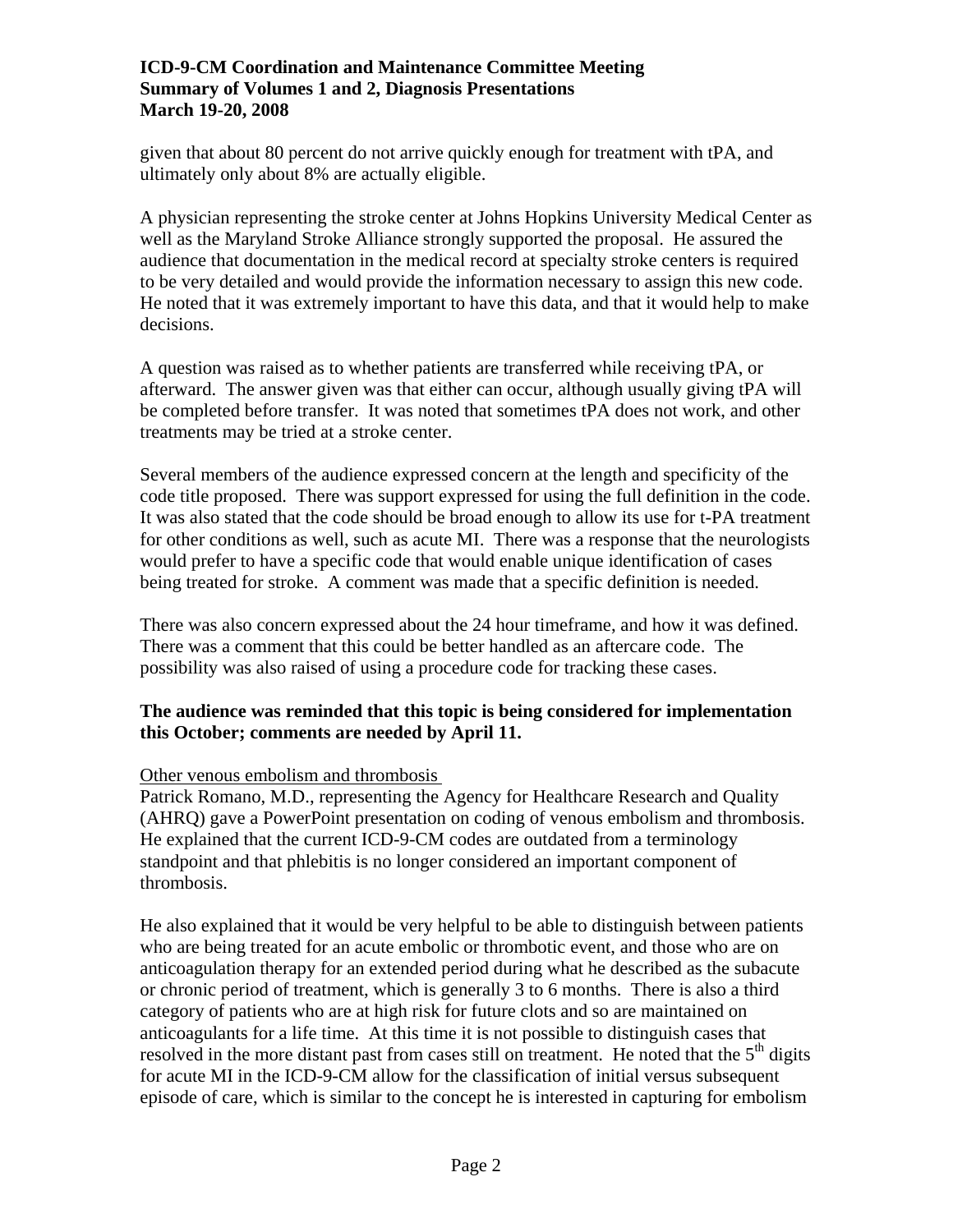of thrombosis. He noted that the coding options included in the topic packet are a beginning framework and that alternative options will be considered.

A comment was made that the terms subacute and chronic are not used to describe embolism and thrombosis. The question was raised whether this would be more properly a "history of" rather than subacute or chronic. There was also a comment that there is the potential for overlap between these proposed codes and the personal history codes.

A comment was made about the iatrogenic code, and how it is used, and uncertainty on how often it is actually used. Another comment raised the issue of whether iatrogenic cases needed to be specifically identified at category 453. The question was also raised whether a catheter associated code was needed.

There was a comment that the term episode of care is too generic and that the terms initial and subsequent encounter are more descriptive and better understood. Another comment noted that using episode of care would be problematic, and unclear whether it would depend on the time and facility involved.

Dr. Jeffrey Linzer, representing the American Academy of Pediatrics (AAP), expressed support for the proposal, but noted a preference for the alternate option described. He also suggested that the proposed code 453.7 could be instead handled with fifth digits at the proposed subcategories 453.5 and 453.6, with modification.

Long term anticoagulation could also be coded. It could also be appropriate to consider coding for long term use of antibiotics, and of Total Parenteral Nutrition.

## Venous complications in pregnancy and the puerperium

Patrick Romano, M.D., representing the Agency for Healthcare Research and Quality (AHRQ) also presented a proposal for coding of major puerperal infections and venous complications of pregnancy. Subcategory 670, Major puerperal infections, needs to be expanded to provide codes for the different types of infections included in the subcategory. And similar to the issues he presented for embolism and thrombosis, the concepts for acute and subacute and chronic would also be useful for the equivalent OB codes. He noted that the American College of Ob/Gyn supports this proposal.

There was support from the audience for the expansion of subcategory 670. There was a comment that most cases with 671.4 had septic pelvic thrombophlebitis. There were no additional comments for this proposal.

## Methicillin-Resistant *Staphylococcus aureus* (MRSA) – for October 1, 2008 consideration

Rachel Gorwitz, M.D., of the Centers for Disease Control and Prevention's Division of Healthcare Quality Promotion, gave an audio and PowerPoint presentation on the increasing problem of MRSA in the population and the difficulty in treating patients resistant to this class of antibiotics.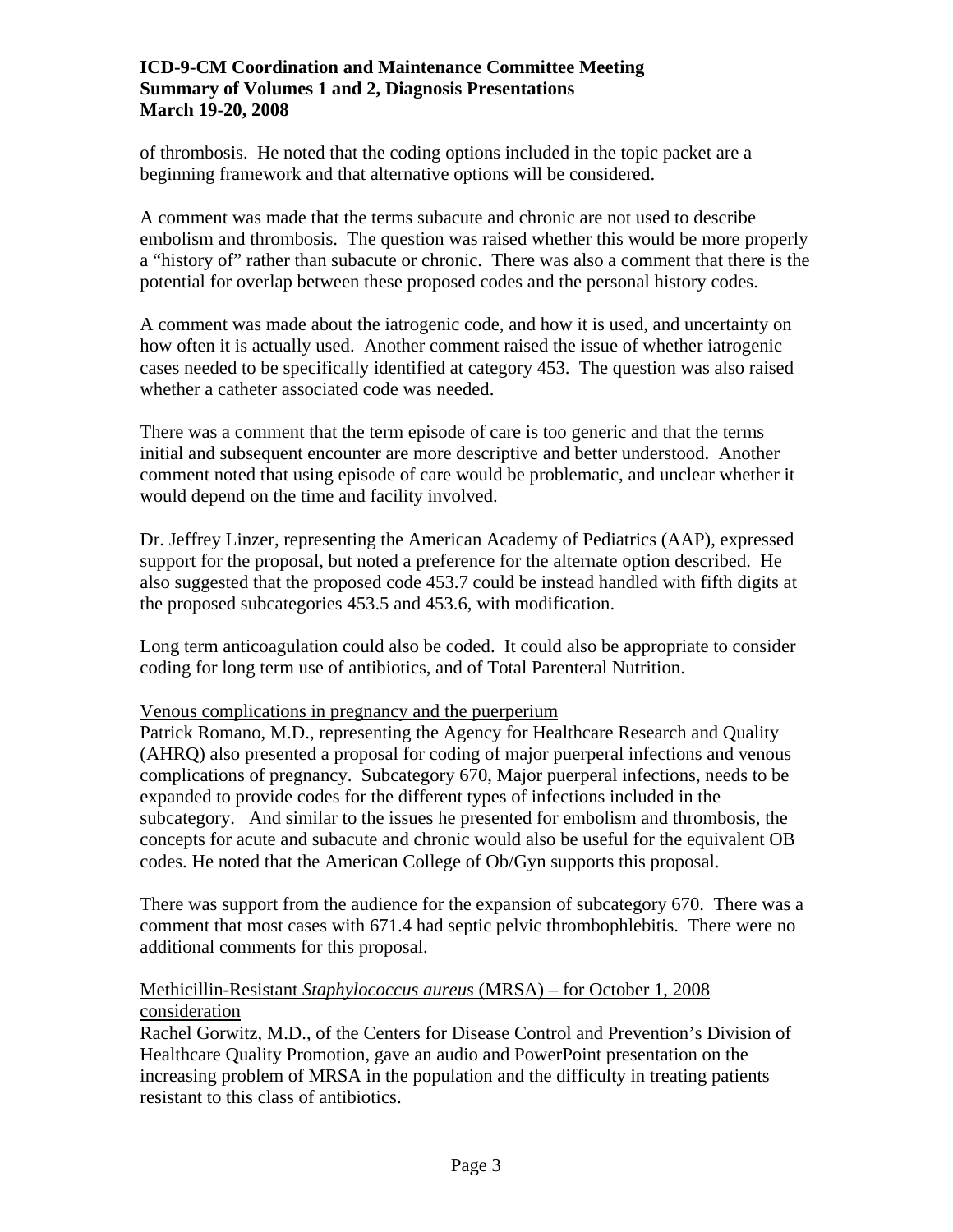There was extremely strong support from many members of the audience for this proposal. A further expansion of MRSA for other infections, such as staphylococcal meningitis (320.3), was also requested.

There was some question on the need for the V09 expansion, with the other expansions and particularly the 041 expansion. Concern was raised about whether V09 would need to be used with each of the new codes created, as this would not provide any additional information. It was explained that the V09 is a longstanding code to identify drug resistance and its continued use may be desired by some facilities.

There was a comment that coders should be permitted to assign a code for a MRSA infection from the lab report without having to seek approval from the primary provider. There was a question on whether a positive nasal culture would be the same as colonization, and how coding for that should be handled. It was noted that the expansion at V02 for carriers of infectious diseases would make coding for carriers of MRSA more specific. Adding the term colonization at the category level also would be an expansion. There is also another code for positive cultures (795.39), and instruction would be needed to differentiate use of the codes. It would also be important to differentiate cases with MRSA colonization and those with history of MRSA.

One commenter noted that other staphylococcus should still be included at the code V02.59, for carriers of other staphylococcus besides S. aureus.

One question asked why stop with pneumonia, and why not have codes for UTI (urinary tract infection) and cellulitis. It was noted that there are not specific codes for these, and expanding may not be feasible within the existing ICD structure. However, for such cases the existing codes can be used with an 041 code.

Another comment was that family history of MRSA and exposure to MRSA can be important reasons for screening or further testing. Thus, codes for these situations could be useful.

# **The audience was reminded that this topic is being considered for implementation this October; comments are needed by April 11.**

## Fever and other physiologic disturbances of temperature regulation – for October 1, 2008 consideration

There was general support for this proposal. It was suggested that the excludes note fever or chills due to confirmed infection –code to infection, be added at the subcategory level, since it applies to all of the codes in this subcategory. It was also suggested that the proposed code 780.60 have an excludes note for neonatal fever, to code 778.4.

# **The audience was reminded that this topic is being considered for implementation this October; comments are needed by April 11.**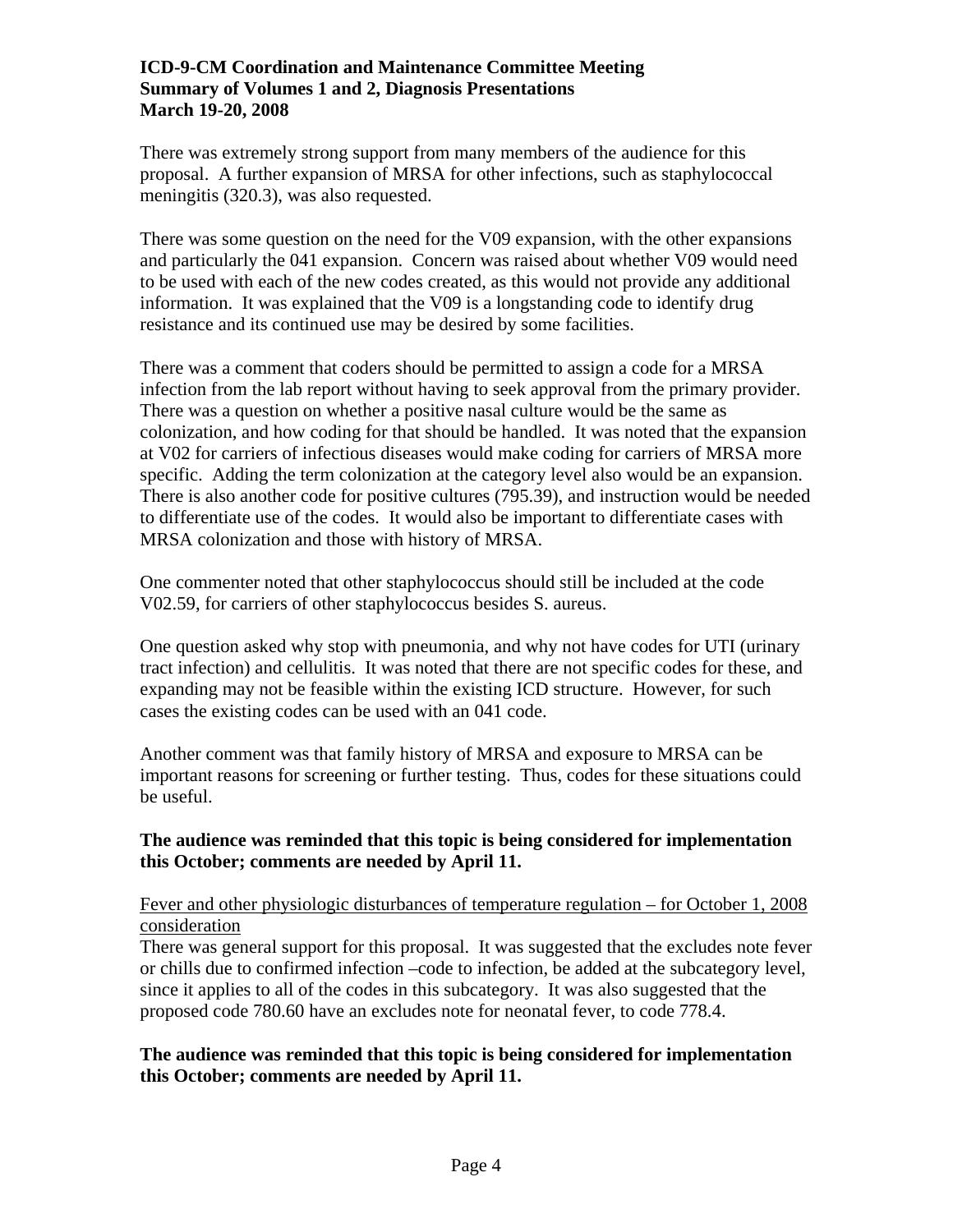#### Disruption of operation wound – for October 1, 2008 consideration

Sue Bowman, representing the American Health Information Management Association (AHIMA), questioned the inclusion added at the 998.3 subcategory "disruption of any suture materials or method". She specifically asked what a disruption of a "method" referred to.

Dr. Nagel asked how a disrupted wound due to trauma would be coded, trauma/injury code or disruption of wound code. That needs to be decided.

## **The audience was reminded that this topic is being considered for implementation this October; comments are needed by April 11.**

### Activity codes/Injuries and external cause codes for military operations – for October 1, 2008 consideration

Lt. Col. Steven Bullock gave a PowerPoint presentation on the Department of Defense's need to identify the cause of injuries to military personnel. It is a major factor in determining military readiness. The military has been directed by the Office of the Secretary of Defense to reduce and prevent injuries, so collection of this data is essential to achieve this goal. His presentation covered the activity codes and also the military proposals related to injuries, family circumstances, psychosocial circumstances, and external cause codes.

In both Lt. Col. Bullock's presentation and in the topic discussion that followed it was explained that the proposed activity codes are parallel to what is now in the ICD-10-CM and that there is no redundancy with the existing codes. Activity and transport accidents are mutually exclusive concepts in the ICD, and extensive guidelines would be provided for the use of activity codes.

There were many comments on these topics. Many expressed strong objection to implementing these proposals for this year due to their length and the lack of time to properly review them. One commenter stated that the injury community at large has not had an opportunity to review the proposals. It was noted that E codes are required by a number of states for various purposes, and these proposed expansions would be expected to impact them.

Concerns were raised about the activity codes particularly. Concern was raised about overlap with existing E codes, where activity may be implied in various codes (such as certain transport accident and accidental injury codes). Concern was raised about how well the proposed codes would cover all activities, with an example given of housework, not being leisure nor paid work, and thus not fitting well with the proposed codes at E000, Activity code status. A specific concern also was raised about mixing American tackle football and rugby. One commenter noted that it would be important to make clear that the proposed code for cell phone usage did not include usage while driving.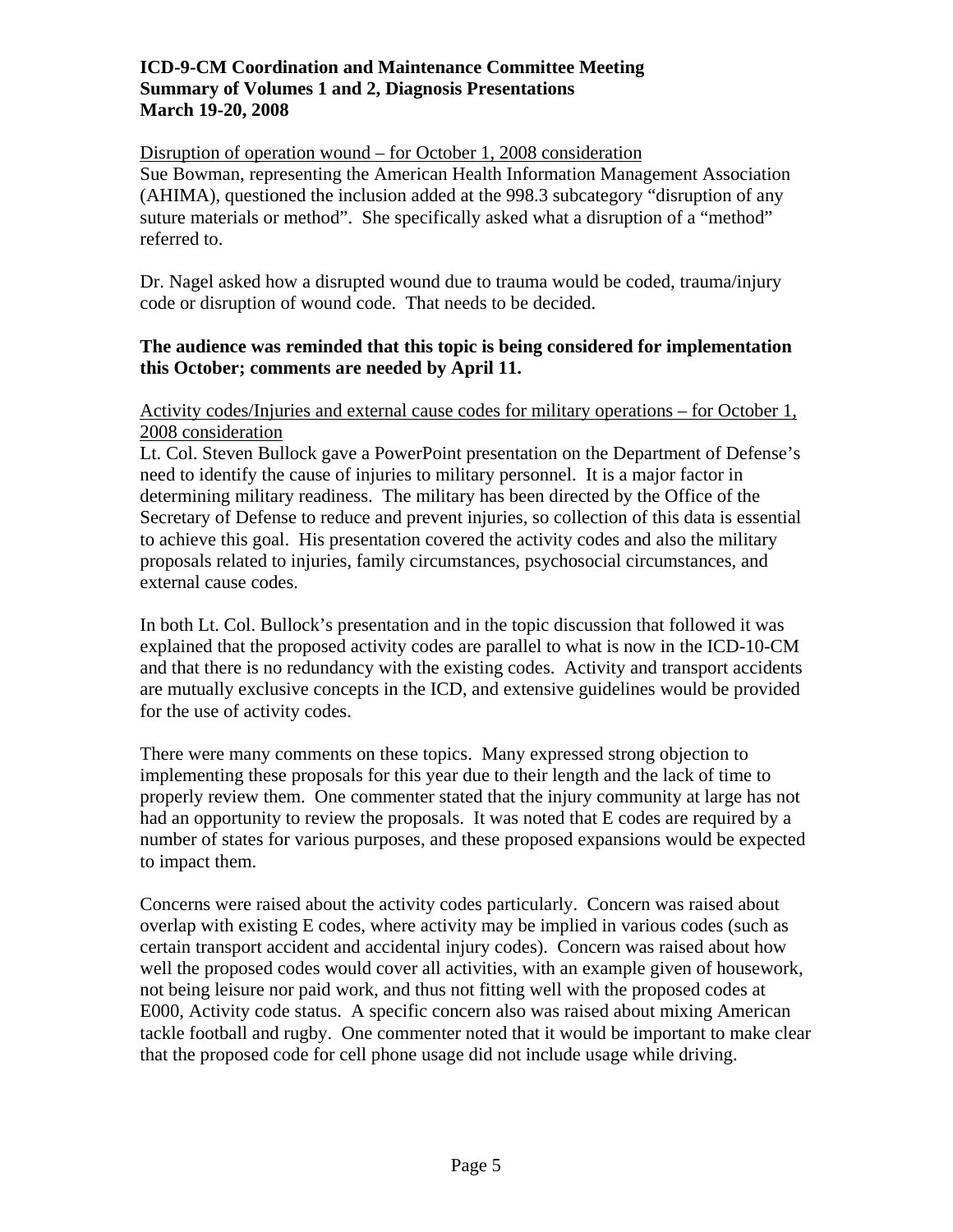Dr. Jeffrey Linzer, representing the American Academy of Pediatrics (AAP), expressed support for the parts of the proposal related to injuries, family circumstances, psychosocial circumstances, and external cause codes. However, he expressed concerns related to the activity codes. He noted concerns about whether some things may be missing. He stated he would like to take time to be sure the activity code expansion will be effective.

Concerns were raised about student activities, including fraternity sports, that it would be unclear how these should be coded in the current proposal. Also, a question was raised on how to code sports for military schools, and whether this would be leisure, student, work, or military related activity.

One commenter stated that she did not feel this proposal should be expedited. She noted that her organization creates tools for use with ICD-9-CM, and she stated that it would be difficult to do in the time frame required.

There was also concern that there are many states that require E codes and because they will need to update their reporting systems prior to October, if these are implemented this year, that notification will need to be published soon. The audience was also reminded that since E codes are not published in the IPPS Federal Register notice (Table 6), since they are not part of the PPS system, a separate Federal Register notice will need to be published by CDC to announce these codes.

### **The audience was reminded that these topics are being considered for implementation this October; comments are needed by April 11.**

## Exposure to harmful chemicals and other harmful substances – for October 1, 2008 consideration

One person asked why a new code was not included for exposure to mercury. It was suggested to exclude exposure to lead (V15.86) from exposure to metals (V87.0). There was a comment on proposed code V87.2, related to whether it was appropriate to include exposure to gas and hydrocarbons as potential inclusion terms. Other potential exposures were noted for which it could be useful to be able to code encounters, including exposures to chlorine gas, clay dust, coal dust, and meat packing.

It was suggested that the title at V87.3 be changed to reflect exposure to other potentially hazardous biological substances. This would be more specific, and would include mold. It was suggested that a code V87.8 also be created for exposure to other potentially hazardous substances (rather than using this title at the proposed code V87.39).

## **The audience was reminded that this topic is being considered for implementation this October; comments are needed by April 11.**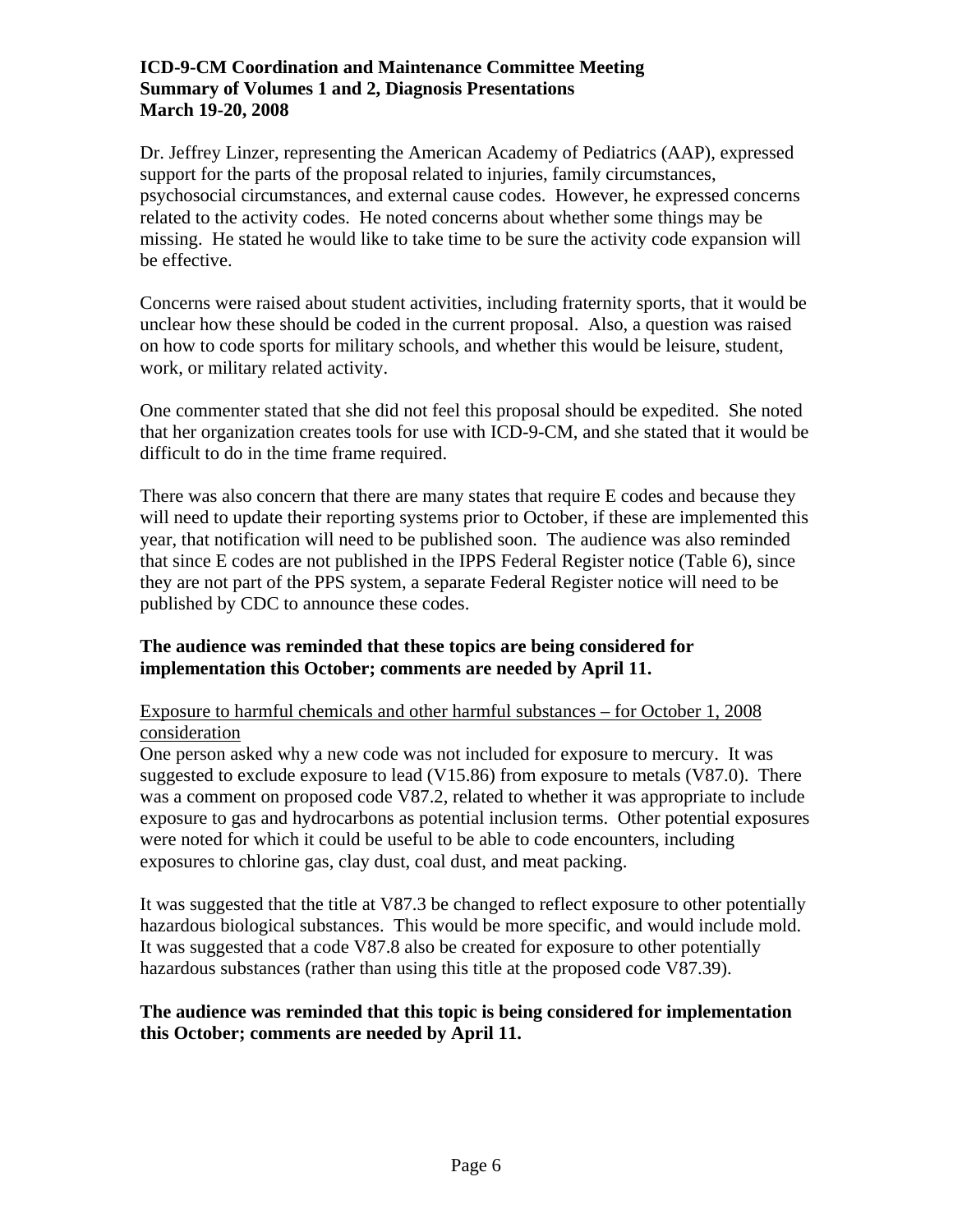#### Incidental Dural Tear – for October 1, 2008 consideration

John Shaw, President of NextWave, gave a PowerPoint presentation on dural tears, also referred to as incidental durotomies. Though they are most common during complex spinal cord procedures, and in these cases often referred to as incidental, they may also occur during other types of procedures. Regardless, they should always be coded, due to the complications they can produce, such as cerebrospinal fluid leak and the associated headache. Dural tears generally necessitate extending in-patient hospital stays.

There was strong support for this code. Concerning the placement of the code within the classification, support was expressed for creating a code within the nervous system chapter rather than the complications section of codes. It was felt that providers would be more likely to accept and use the code if it were in Chapter 6. There was also support for including the term incidental durotomy as an inclusion term, since it is a term frequently used to describe dural tears, although as it is labeled incidental, it may be overlooked. One concern was raised as to whether including the term "incidental" would lead to questions of whether to code other things referred to as incidental; this should not usually be the case.

One commenter expressed support for either option, and noted that if expansion was done at 998.2, that it would be possible to identify other major punctures and lacerations that occur during procedures.

There was some discussion about use of procedure codes for dural tear repair, and how tracking might be able to use a procedure code.

There was the comment that non-surgical dural tears do occur and that the codes should distinguish this.

There were also comments regarding the use additional code notes in the proposals. The ICD generally has not included use additional code notes with lists of possible risk factors. Some felt that the proposal might be better without the use additional code note, for consistency in handling risk factors. One commenter stated he had no argument with the conditions listed, and stated that similar things could be added in other places.

Though this topic was not initially presented for consideration for October 1, 2008, the presenter asked that it might be considered for this due to the importance of tracking dural tears and because the subject has been discussed in the past. Dural tears was added to the ICD-9-CM as an index entry with the October 2007 addenda.

### **The audience was notified that this topic will be considered for implementation this October; comments are needed by April 11.**

#### Hepatic coma and hepatic encephalopathy

There were a couple of comments that the term hepatic coma is generally not used. Common terminology is just hepatic encephalopathy. It was suggested that instead of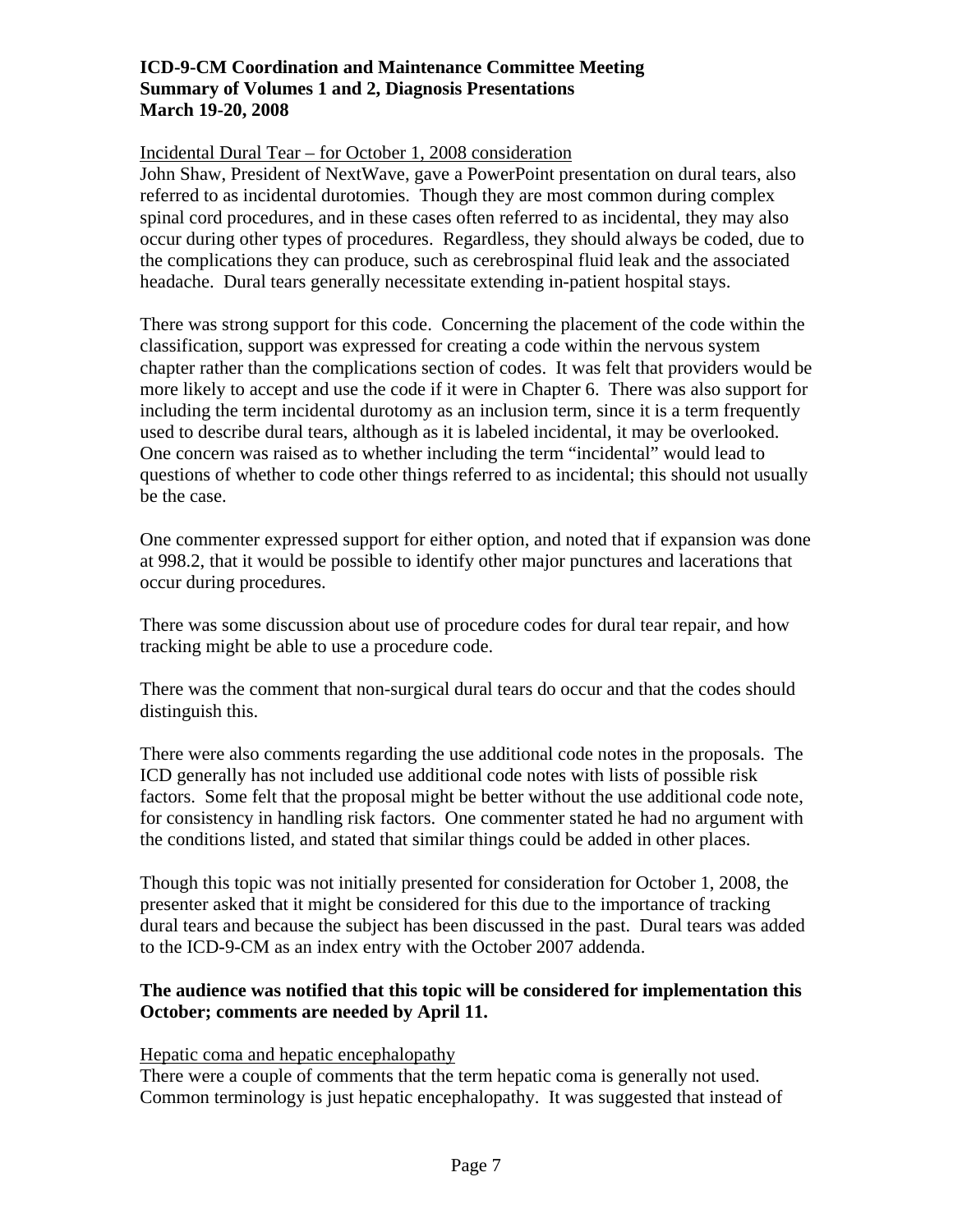expanding the code it be retitled to hepatic encephalopathy and the term hepatic coma be an inclusion term.

### Premature birth status

There was a comment that these new codes would overlap with the codes from the perinatal chapter (at 765.2), since perinatal codes are to be used for the life of a patient. It was discussed that these codes would be used when there is no current health problem specifically associated with the prematurity, but the status is an important consideration to document, since there are risks associated, and it may impact future care. There may also be preventive treatments needed, or psychosocial issues, without a current physical diagnosis related to the prematurity. A comment was made that notes would be needed to clarify how the proposed codes should be used, as opposed to other existing codes.

There were comments that it would be preferable to have these codes in another section of the classification, since it is a personal history concept. There was also a comment that the code titles should read, "completed weeks of gestation".

A question was raised about whether similar codes would be needed for post mature deliveries, with the response that there are not the same long term issues.

### Acute chemical conjunctivitis

It was asked whether this code overlaps with the poisoning codes. It does not overlap, since chemical conjunctivitis is not due to an overdose of a chemical which is the ICD definition of poisoning. But it was noted that it may be helpful for poisonings to be excluded from the proposed code. There was also a comment that it would be appropriate to add a use additional E code note for adverse effects under the code. A question was asked as to whether the proposed code would include conjunctivitis related to pepper spray, with the response being affirmative.

## Acute heart failure

There was a discussion among the audience that this proposal deviates from the current coding of acute pulmonary edema associated with heart failure described as congestive, even though it matches cases not described as congestive. There were suggestions that instead of identifying the presence of pulmonary edema in the heart failure codes, it could be coded using a separate code, such as 514 for pulmonary edema or 518.4 for acute pulmonary edema, although if this were to be done, the excludes notes at these codes would need to be reviewed. There was also concern expressed that these proposed codes overlap with the codes for systolic and diastolic heart failure.

Nelly Leon-Chisen, Director of the Central Office on ICD-9-CM of the American Hospital Association (AHA), the organization that submitted the original proposal, commented that the proposal submitted by the AHA only asked for codes for acute and chronic forms of heart failure, and that this proposal as presented was more extensive than their initial request.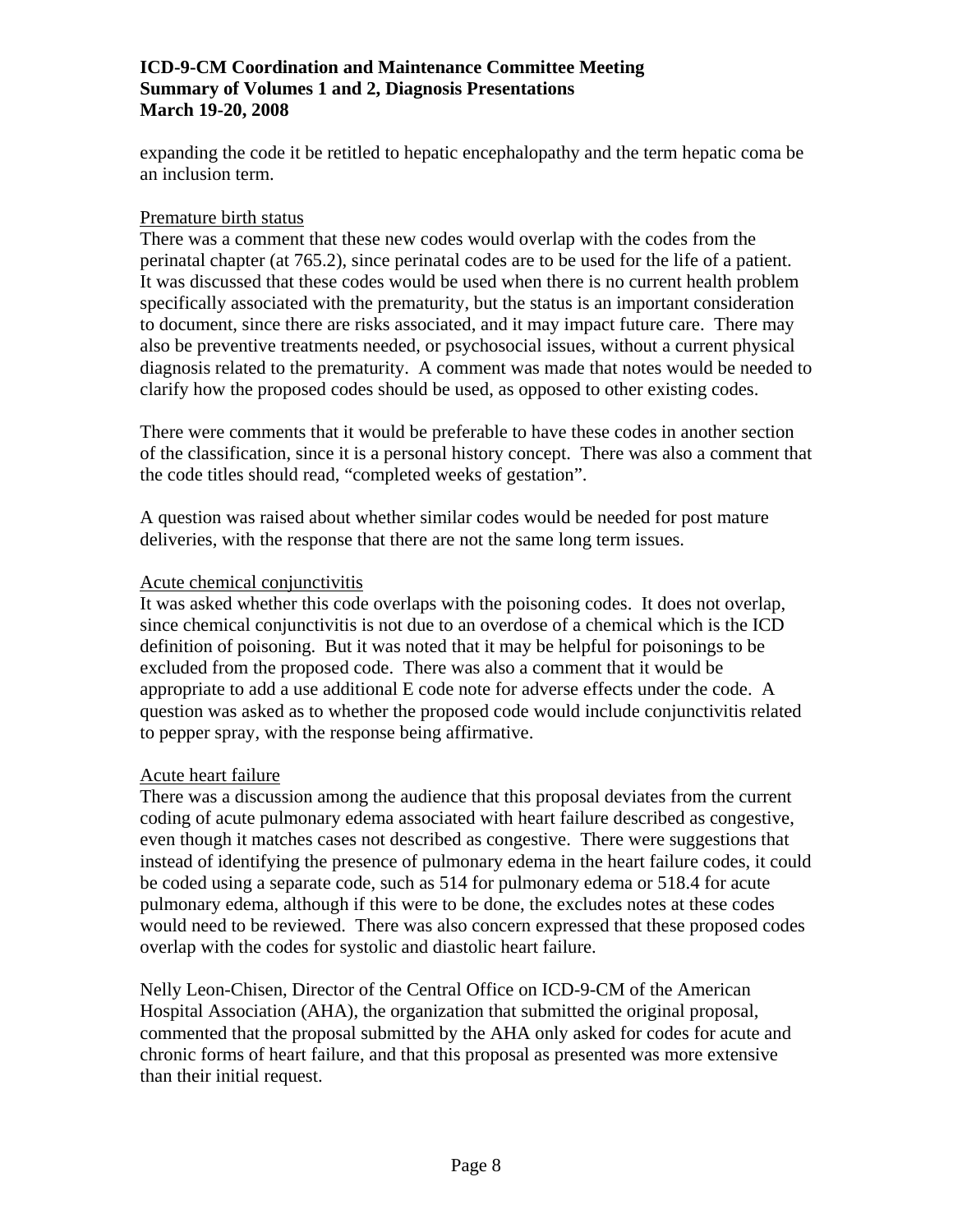A comment was also made that along with the proposed changes adding codes for acute and chronic rheumatic heart failure, there should also be a change to the title at the existing code 398.91, to add unspecified at the end of the code title.

### Family circumstances

There was approval from the audience on this proposal. It was stated that a code for problems between parent and biological child would also be needed. There was no preference stated between the two options for foster care status. There were comments related to the proposed code for substance abuse in family, and potential ramifications of using such a code. It was also noted that there could be a need for a way to code problems due to death of a parent.

#### Autoimmune lymphoproliferative syndrome There were no comments on this proposal.

## Nursemaid's Elbow

Some commenters stated a preference that the title of the code be Nursemaid's elbow, since that is the commonly used term. The term subluxation of radial head is usually not documented. There was the question of whether a subluxation should be coded within the dislocation codes. It was confirmed that the ICD groups subluxation and dislocation together.

One person raised a concern that this will set a precedent to allow coding subluxation separately from dislocation. The issue was also raised as to what age group would be involved with this condition. It was stated that the diagnosis would not be made after 5 years of age. A concern was expressed that the term might be applied to adults, but it was stated that that would be inappropriate.

Dr. Linzer noted that the  $5<sup>th</sup>$  digits for the other codes under category 832 are not applicable for this new code.

#### Awaiting joint prosthesis

There was extensive discussion on this proposal. The concept was liked, but most commenters felt that the title was unclear. There was a suggestion to title the code joint prosthesis explantation status.

There were also comments that in some cases an explanted joint is never replaced due to continuing infection or some other complication. Two codes were recommended, a code for explantation status, and a reason for encounter code for patients with an explanted joint being admitted for the placement of a new prosthetic joint.

#### Gastroschisis

There were no comments on this proposal.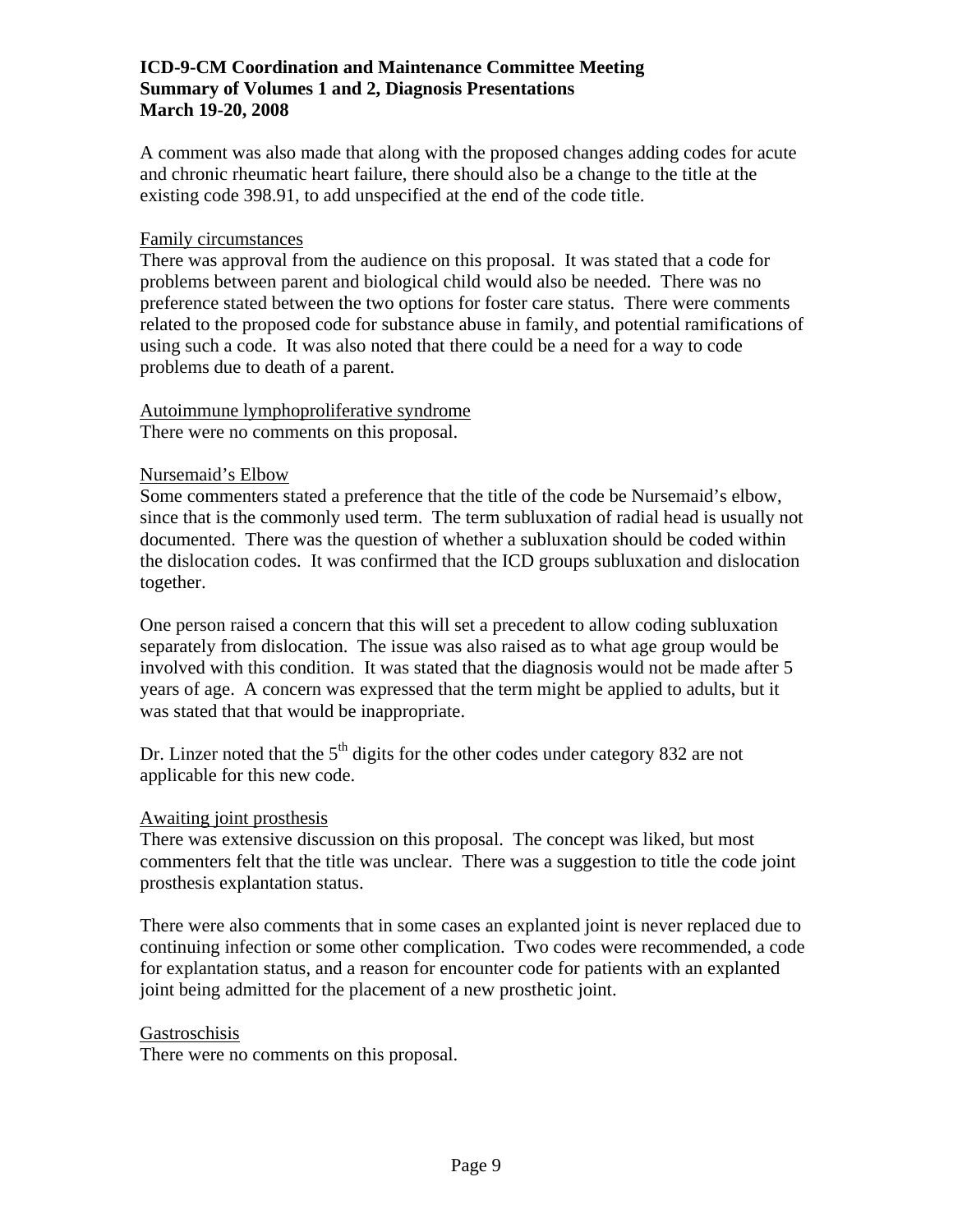#### Underimmunized or lapsed immunization status

There was some discussion on the meaning of this code and how it relates to the codes for vaccinations not carried out, subcategory V64.0. Dr. Jeffrey Linzer, representing the American Academy of Pediatrics (AAP), the organization that submitted this proposal, explained that the term delinquent immunizations is the standard term used by pediatricians and family practitioners.

Dr. Linzer also explained that the AAP feels that the V64.0 codes should be used only when a vaccination is refused at the time of an office visit. The new code proposed would be used when a child is being seen, and it needs to be documented that the child has not previously received vaccinations that would be expected for age.

It was asked if it would be appropriate to use both a V64.0 code and the code being proposed. Dr. Linzer agreed it would be appropriate.

### Encounter for serologic antibody testing

There was general agreement on this proposal, but there was a comment that the includes note could be confused with other types of lab tests not intended to be included with the proposed code. Immunity status testing could be interpreted to be such things as allergy testing. There was a comment that the code title and inclusion could also include HIV antibody testing as written.

#### Pre-procedural evaluations

There were many commenters in favor of this proposal, but there was lengthy discussion on the wording for the proposed code for laboratory examination as part of a general physical examination. Some felt the code title as presented was confusing. There was a suggestion to title the code "laboratory examination ordered as part of a general medical examination," to clarify use of the code.

There was also discussion on whether the guidelines should instruct coders to use both the V70.0, Routine general medical examination at a health care facility, and the proposed lab exam code. Wording of the instructional note at code V70.0 will be reconsidered. It was noted that V70.0 alone might be alright if all testing and examination was done at one facility, but would be difficult otherwise.

There were also comments that the proposed addition of includes notes under codes V72.6 and V72.83 should be expanded further from what was proposed to better explain the intent of the codes. It was generally agreed that expanded notes would be more useful.

#### Poisoning by antidepressants and psychostimulants

There was support for this topic. There was a statement that it is clinically common not to differentiate amphetamine and methamphetamine, with a question of how it would be handled it if it is not clear which is involved.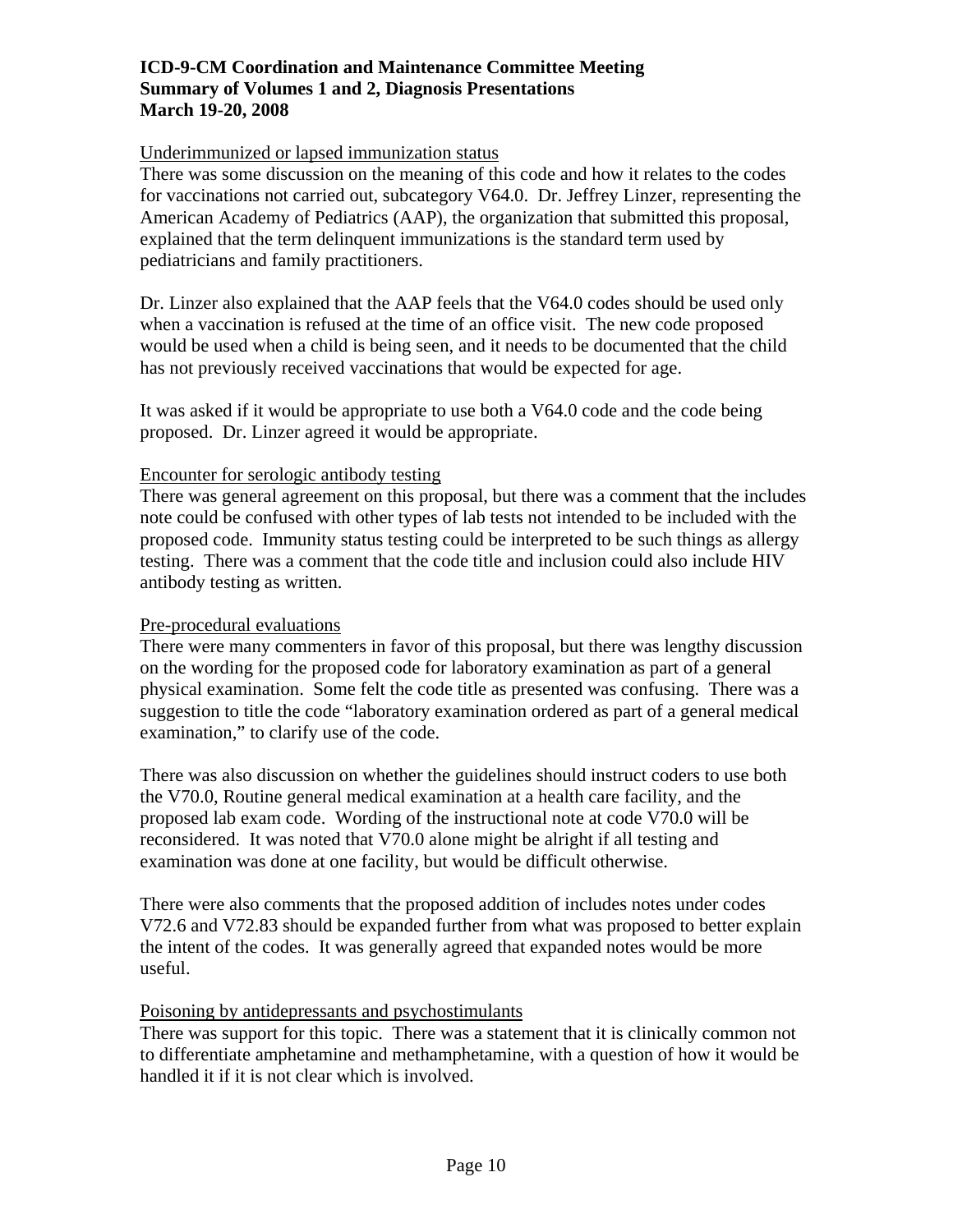There was a suggestion to consider certain specific drugs including aminophylline and theophylline, as well as caffeine, which may be given to neonates to stimulate breathing based on a psychostimulant effect. Aminophylline is indexed elsewhere (975.7, Antiasthmatics), but can act as a psychostimulant.

### Retinal and choroidal neoplasms of uncertain behavior

There was support for this proposal. There was a request to add an excludes note for the proposed new code 239.81 to code 190.5, Malignant neoplasm of retina, since this new code is for "suspected melanoma" of the retina. There was a comment that if the medical record said "suspected melanoma," the coder would code melanoma (in the inpatient setting).

### Inclusion body myositis (IBM)

There were no comments on this proposal.

### Mesial temporal sclerosis

There was a question on the intent of the excludes note on the proposal excluding temporal sclerosis from the epilepsy codes. The comments were that the note might be interpreted that an epilepsy code and a temporal sclerosis code should not be used together, and both conditions are generally present together. There were suggestions to consider changing to a different type of note, or drop the note. There was a comment that it would generally be appropriate to code the epilepsy first.

There were comments related to the indexing of all recurrent seizures to epilepsy, with some objection to this default.

#### Exposure to algae

There were no comments on this proposal.

## Addenda

There was a comment that the excludes note at 584.9 should include the entire range of category 866. At codes 996.62 and 999.31, it was suggested that the term Portacath should be consistently handled with capitalization. There were no additional comments on the tabular addenda items being considered for October 1, 2008. For the index entries being considered for October 1, 2008, it was asked that the entry for end of life for joint prosthesis not be approved, related to concerns about the terms, and coding it as a complication. The audience was reminded that any comments on these addenda items would be needed by April 11, 2008.

For the tabular addenda items for consideration for October 1, 2009, the only discussion was on the instructional note under the open wound section 870-897. It was agreed that there is a possible sequencing conflict between open wounds and infections such as wound botulism. No final decision was reached as to how to resolve the conflict.